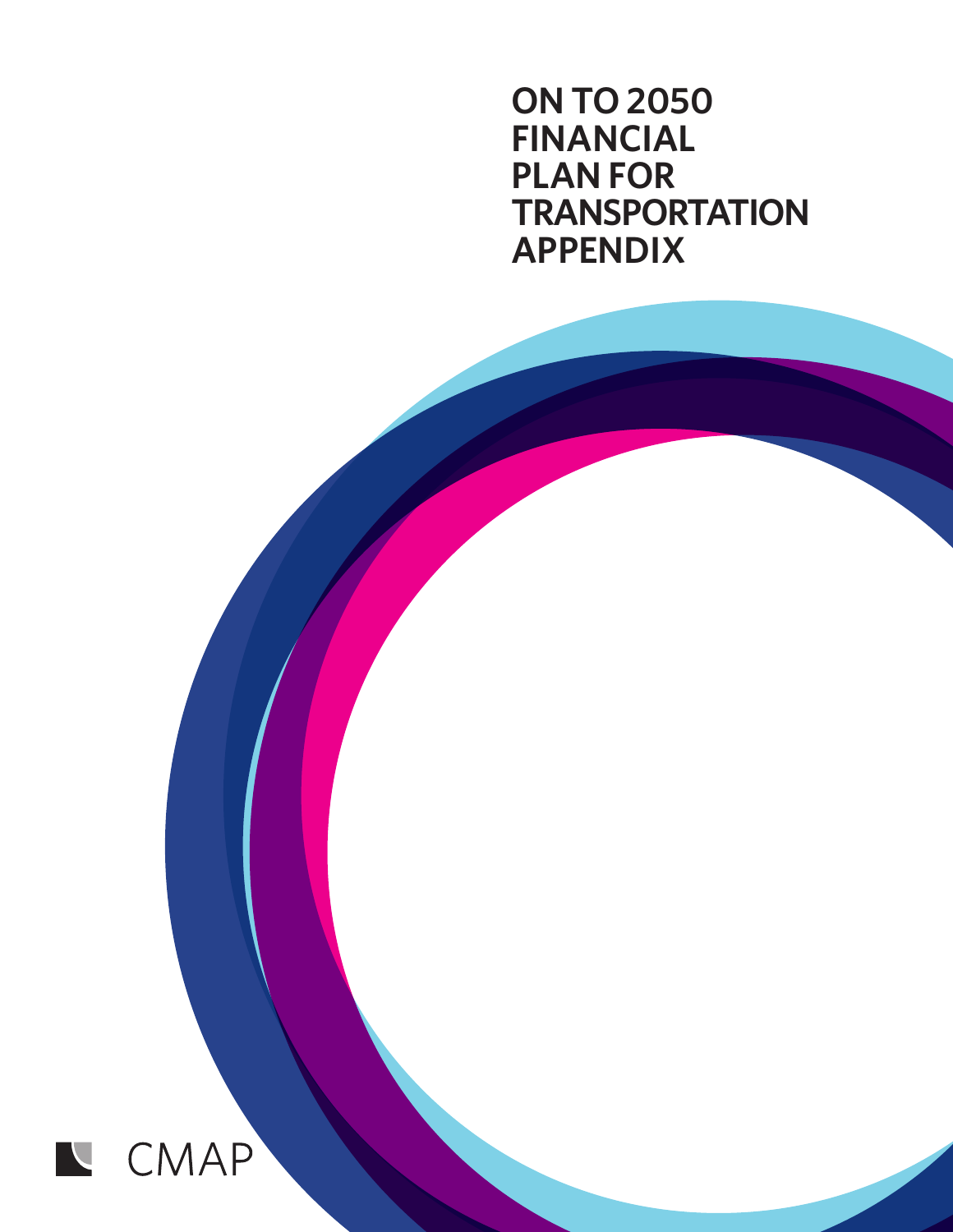# **Contents**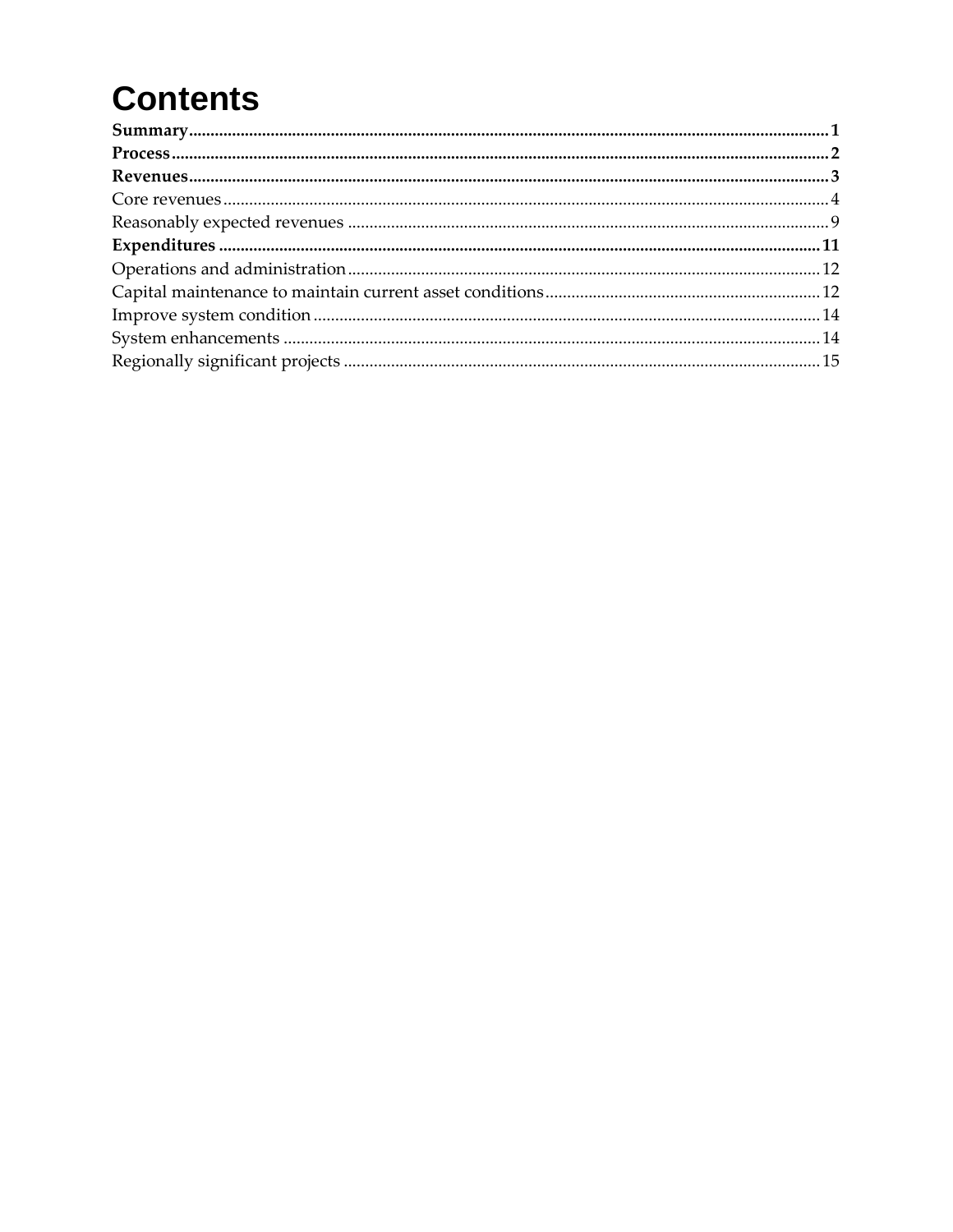## <span id="page-2-0"></span>**Summary**

Federal law requires metropolitan planning organizations to demonstrate fiscal constraint by determining that sufficient funding resources will be available to invest in the transportation system as recommended in the long-range plan. Specifically, federal regulations require that "for purposes of transportation system operations and maintenance, the financial plan shall contain system-level estimates of costs and revenue sources that are reasonably expected to be available to adequately operate and maintain Federal-aid highways" and "public transportation" (23 CFR § 450.324(g)(11)). To achieve this, CMAP must assess the anticipated expenditures and revenue sources necessary to carry out the operation, maintenance, and expansion of the region's surface transportation system over the ON TO 2050 planning period (2019-50). This appendix to ON TO 2050 provides detail on the methodology used in the financial plan for transportation forecast. The Mobility chapter of ON TO 2050 also contains the recommendations of the financial plan.

The following table details ON TO 2050's financial plan for transportation, including forecasted revenues and funding allocations to planned investments on the system. The forecast indicates that revenues from existing sources will be insufficient to operate and maintain the transportation system through 2050, let alone enhance or expand the system. To keep the region's transportation system in the condition it is in today, as well as fiscally constrain a limited number of enhancements and expansions within the long-range planning context, the region will need to prioritize the advancement of new and innovative revenue sources as major policy priorities in ON TO 2050.

Adding five reasonably expected revenues to the forecast will make a total of \$517.7 billion available over the planning period, of which 94 percent is necessary to operate, administer, and maintain the system in its current condition. This leaves 6 percent to allocate toward improving system condition, enhancing, and expanding the system.

As required by federal regulations, revenues and expenditures were forecast in year of expenditure dollars rather than real dollars, meaning that inflationary increases are included in the forecasts.

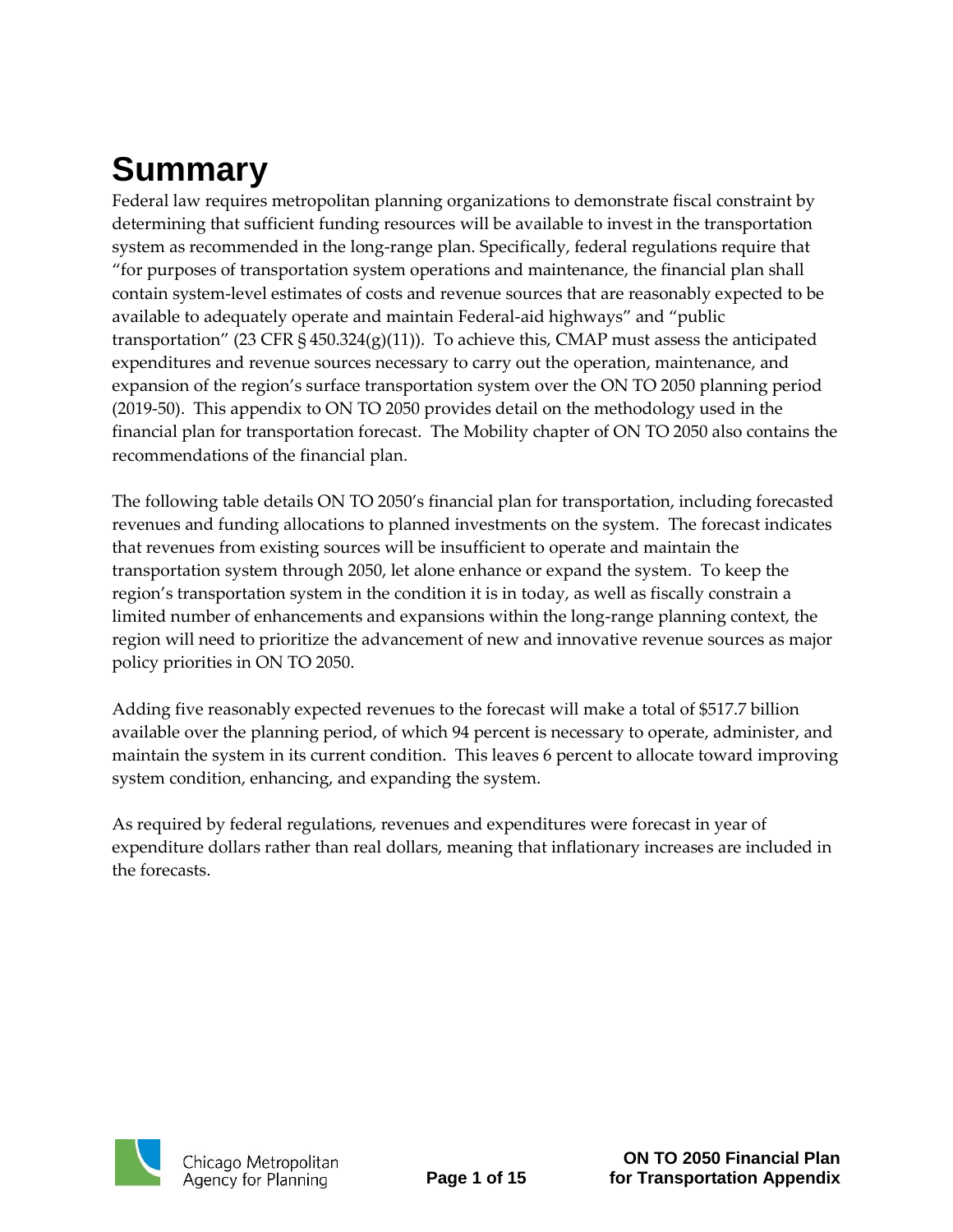**Forecasted transportation revenues and expenditure allocations, 2019-50, in billions (year of expenditure dollars)**

| <b>Revenues</b>                                                           |            |
|---------------------------------------------------------------------------|------------|
| Federal revenues                                                          | \$61.9     |
| State revenues                                                            | \$166.8    |
| Local revenues                                                            | \$233.0    |
| Subtotal core revenues                                                    | \$461.7    |
| Increase the state MFT and replace with a road usage charge               | \$31.0     |
| Expand the sales tax base to additional services                          | \$11.0     |
| Federal cost of freight service fee                                       | \$7.0      |
| Regional revenue source                                                   | \$5.0      |
| Local parking pricing expansion                                           | \$2.0      |
| Subtotal reasonably expected revenues                                     | \$56.0     |
| <b>Total revenues</b>                                                     | \$517.7    |
|                                                                           |            |
| <b>Expenditures</b>                                                       |            |
| Operate and administer roadway system                                     | \$114.9    |
| Operate and administer transit system                                     | \$162.9    |
| Maintain current roadway condition                                        | \$126.8    |
| Maintain current transit asset condition                                  | \$81.1     |
| Subtotal cost to administer, operate, and maintain in current condition   | \$485.8    |
| Improve system condition                                                  | \$9.5      |
| Make system enhancements                                                  | \$17.6     |
| Full cost of constrained regionally significant projects                  | \$72.7     |
| Capital cost allocated as maintenance and reconstruction                  | $-$ \$50.3 |
| Offsetting revenues from tolling and value capture                        | $-$17.5$   |
| Subtotal constrained new capacity cost of regionally significant projects | \$4.8      |
| <b>Total expenditures</b>                                                 | \$517.7    |

\*Note: expenditures do not add up to the totals due to rounding

## <span id="page-3-0"></span>**Process**

The development of the financial plan included feedback generated over three years from CMAP committees as well as individual meetings and conversations with transportation implementing agencies and other stakeholders. During committee meetings throughout the process, CMAP staff presented draft forecasts for core revenues and expenditures necessary to operate, administer, and maintain the transportation system, as well as recommendations for reasonably expected revenues. Steps involved in this process included:

 Transportation System Funding Concepts strategy paper development during 2015 and 2016<sup>1</sup>

 $\overline{a}$ <sup>1</sup> Chicago Metropolitan Agency for Planning, "Transportation System Funding Concepts," August 2016, [http://www.cmap.illinois.gov/documents/10180/570463/Transportation+System+Funding+Concepts/a40cfa4a-4743-](http://www.cmap.illinois.gov/documents/10180/570463/Transportation+System+Funding+Concepts/a40cfa4a-4743-4cfb-83c3-44f1d1d0ef02) [4cfb-83c3-44f1d1d0ef02.](http://www.cmap.illinois.gov/documents/10180/570463/Transportation+System+Funding+Concepts/a40cfa4a-4743-4cfb-83c3-44f1d1d0ef02)

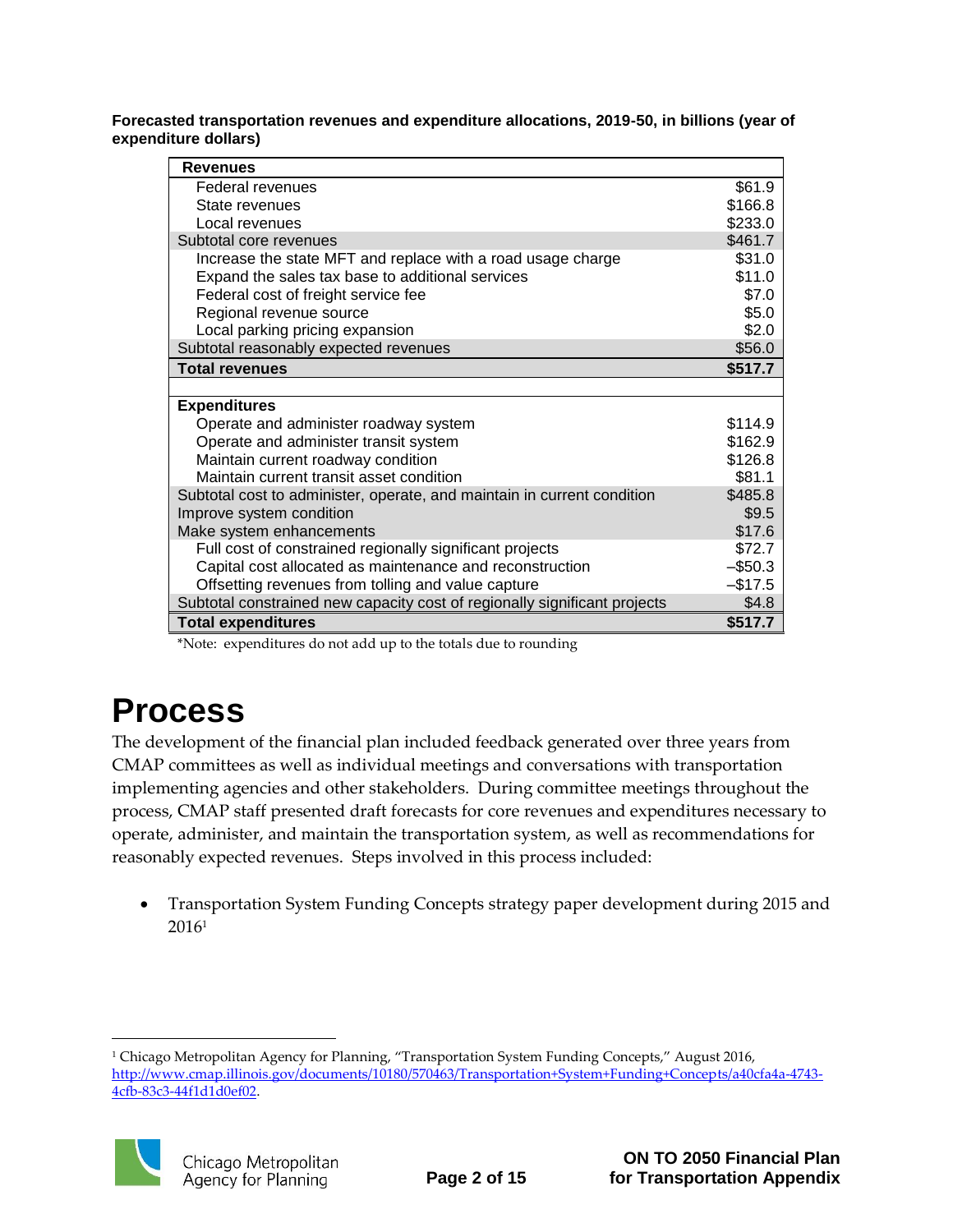- Forums during 2015 and 2016 on pavement condition forecasting,<sup>2</sup> cost efficiencies in project delivery, $^3$  financial planning, $^4$  and bridge condition forecasting $^5$
- Presentation on revenue trends in September 2016<sup>6</sup>
- Meetings with transportation implementing agencies to develop forecasting assumptions during fall 2016
- Presentations of revenue and expenditure forecasts, as well as allocation category definitions and reasonably expected revenues from January through May 2017
- Briefings with partners on forecasting revisions in July 2017
- Presentation of allocation options in September 2017
- Presentation of revised draft forecast in October 2017
- Convening of a subcommittee of the Board and MPO Policy Committee on transportation revenues in December 2017, February 2018, and March 2018<sup>7</sup>

## <span id="page-4-0"></span>**Revenues**

Revenue forecasts are intended to account for all funding resources expected to be available to administer, operate, maintain, improve, enhance, and expand the system. In the fiscal constraint, all revenue sources are aggregated prior to the process of allocation to expenditure categories. This approach is suited to a long-range planning process focused on determining regional investment priorities, rather than budgeting for a program. In addition, the approach

<sup>7</sup> Chicago Metropolitan Agency for Planning, Subcommittee on Transportation Revenue, [http://www.cmap.illinois.gov/committees/other/subcommittee-on-transportation-revenue.](http://www.cmap.illinois.gov/committees/other/subcommittee-on-transportation-revenue) 



<sup>1</sup> <sup>2</sup> Chicago Metropolitan Agency for Planning, "Planning Information Forum: Setting Pavement Condition Targets – September 18, 2015,"

[http://www.cmap.illinois.gov/documents/10180/489731/pavement\\_forum\\_notes\\_v2.pdf/eb5004b1-4c9e-4e01-9082-](http://www.cmap.illinois.gov/documents/10180/489731/pavement_forum_notes_v2.pdf/eb5004b1-4c9e-4e01-9082-362fd97d71b9) [362fd97d71b9.](http://www.cmap.illinois.gov/documents/10180/489731/pavement_forum_notes_v2.pdf/eb5004b1-4c9e-4e01-9082-362fd97d71b9)

<sup>3</sup> Chicago Metropolitan Agency for Planning, "Planning Information Forum: Cost Efficiencies in Project Delivery – January 22, 2016," [http://www.cmap.illinois.gov/documents/10180/520073/forum+notes01222016.pdf/f38bb61d-43b1-](http://www.cmap.illinois.gov/documents/10180/520073/forum+notes01222016.pdf/f38bb61d-43b1-4227-a025-3d92bf171899) [4227-a025-3d92bf171899.](http://www.cmap.illinois.gov/documents/10180/520073/forum+notes01222016.pdf/f38bb61d-43b1-4227-a025-3d92bf171899)

<sup>4</sup> Chicago Metropolitan Agency for Planning, "Planning Information Forum: Financial Planning – April 22, 2016," [http://www.cmap.illinois.gov/documents/10180/561602/financial\\_plan\\_forum\\_notes\\_final.pdf/ccb534a6-c5ad-45fe](http://www.cmap.illinois.gov/documents/10180/561602/financial_plan_forum_notes_final.pdf/ccb534a6-c5ad-45fe-a185-4e0a385608bc)[a185-4e0a385608bc.](http://www.cmap.illinois.gov/documents/10180/561602/financial_plan_forum_notes_final.pdf/ccb534a6-c5ad-45fe-a185-4e0a385608bc)

<sup>5</sup> Chicago Metropolitan Agency for Planning, "Planning Information Forum: Setting Bridge Condition Targets – May 20, 2016," [http://www.cmap.illinois.gov/documents/10180/561602/bridge\\_forum\\_notes.pdf/17f7f792-abbe-4989-92ba-](http://www.cmap.illinois.gov/documents/10180/561602/bridge_forum_notes.pdf/17f7f792-abbe-4989-92ba-15a92b288f7a)[15a92b288f7a.](http://www.cmap.illinois.gov/documents/10180/561602/bridge_forum_notes.pdf/17f7f792-abbe-4989-92ba-15a92b288f7a)

<sup>6</sup> Chicago Metropolitan Agency for Planning, "Revenue trends for transportation funding in the Chicago region," April 3, 2017, [http://www.cmap.illinois.gov/updates/all/-/asset\\_publisher/UIMfSLnFfMB6/content/revenue-trends](http://www.cmap.illinois.gov/updates/all/-/asset_publisher/UIMfSLnFfMB6/content/revenue-trends-for-transportation-funding-in-the-chicago-region)[for-transportation-funding-in-the-chicago-region.](http://www.cmap.illinois.gov/updates/all/-/asset_publisher/UIMfSLnFfMB6/content/revenue-trends-for-transportation-funding-in-the-chicago-region)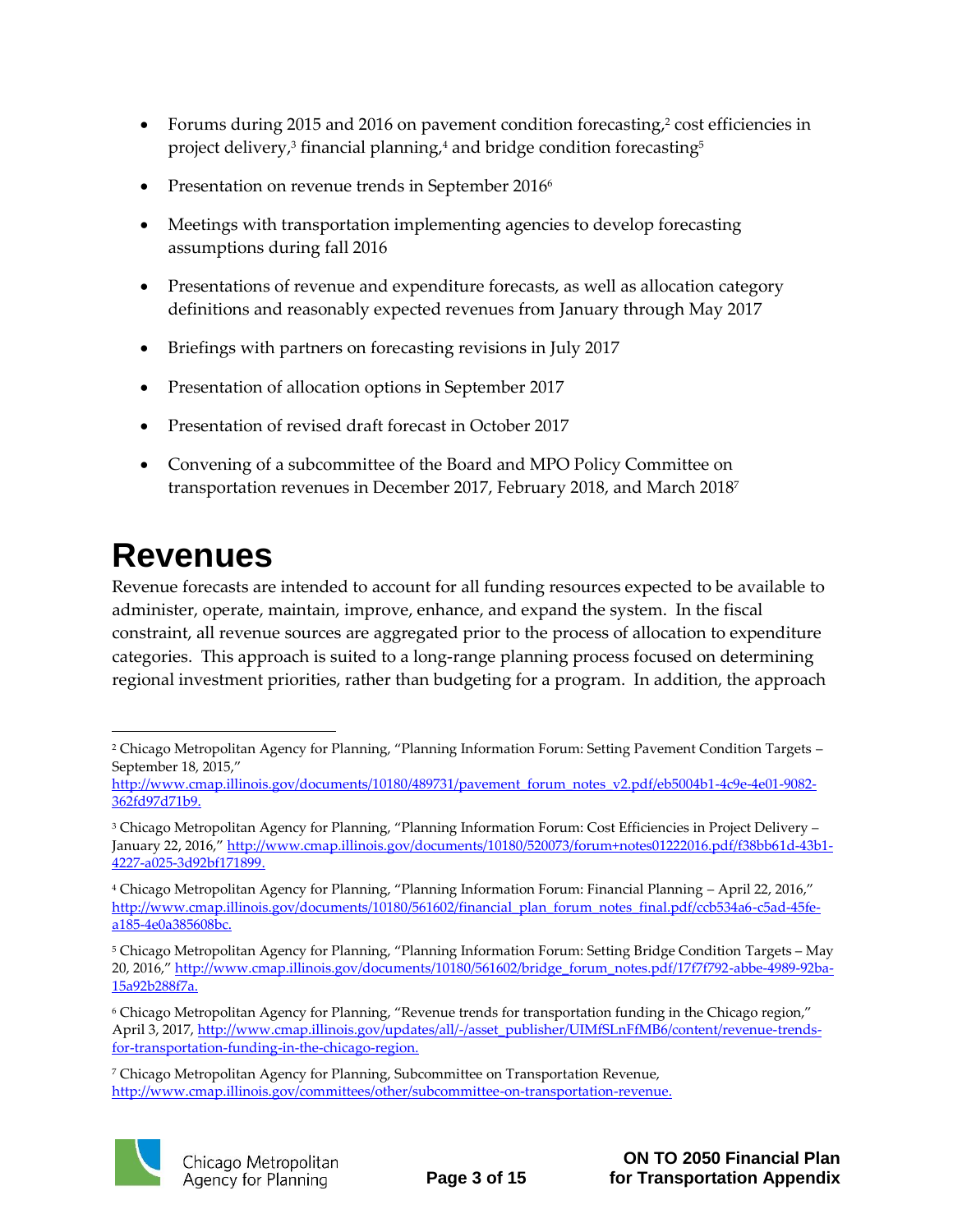fits with CMAP recommendations emphasizing the need to use state motor fuel tax (MFT) and other user fees imposed on drivers for all transportation modes.

### <span id="page-5-0"></span>**Core revenues**

The core revenue forecast totals \$461.7 billion over the 32-year planning period. Forecasts of core revenues include funding sources the region currently receives for transportation purposes – taxes, fees, tolls, and fares - and do not include any new sources. The forecasts assume that northeastern Illinois will continue to receive revenues from federal, state, and local sources for constructing, operating, administering, and maintaining the current roadway and transit system. This includes periodic transit fare and toll rate increases, which will be necessary to ensure sufficient revenues to pay for these systems over the 32-year planning period. In addition, this assumes that three state capital programs will be enacted during the planning period, which will ensure the region's ability to make capital investments in the transportation system. Until there is more clarity on its implementation, CMAP does not believe the provisions contained in the recent amendment to the state constitution regarding transportation funds will have an effect on the forecast.<sup>8</sup> The chart below provides forecasts for specific revenue sources, followed by methodology and assumptions.

<sup>&</sup>lt;sup>8</sup> Constitution of the State of Illinois, Article IX, Section 11, [http://www.ilga.gov/commission/lrb/con9.htm.](http://www.ilga.gov/commission/lrb/con9.htm) For more information, see Chicago Metropolitan Agency for Planning, "Constitutional Amendment Regarding Transportation Revenues," October 5, 2016, [http://www.cmap.illinois.gov/documents/10180/583513/JointMemo--](http://www.cmap.illinois.gov/documents/10180/583513/JointMemo--ConstitutionalAmendment10-05-2016.pdf/d250f1db-5eff-46fd-ba48-41833968f9a0) [ConstitutionalAmendment10-05-2016.pdf/d250f1db-5eff-46fd-ba48-41833968f9a0.](http://www.cmap.illinois.gov/documents/10180/583513/JointMemo--ConstitutionalAmendment10-05-2016.pdf/d250f1db-5eff-46fd-ba48-41833968f9a0)



 $\overline{a}$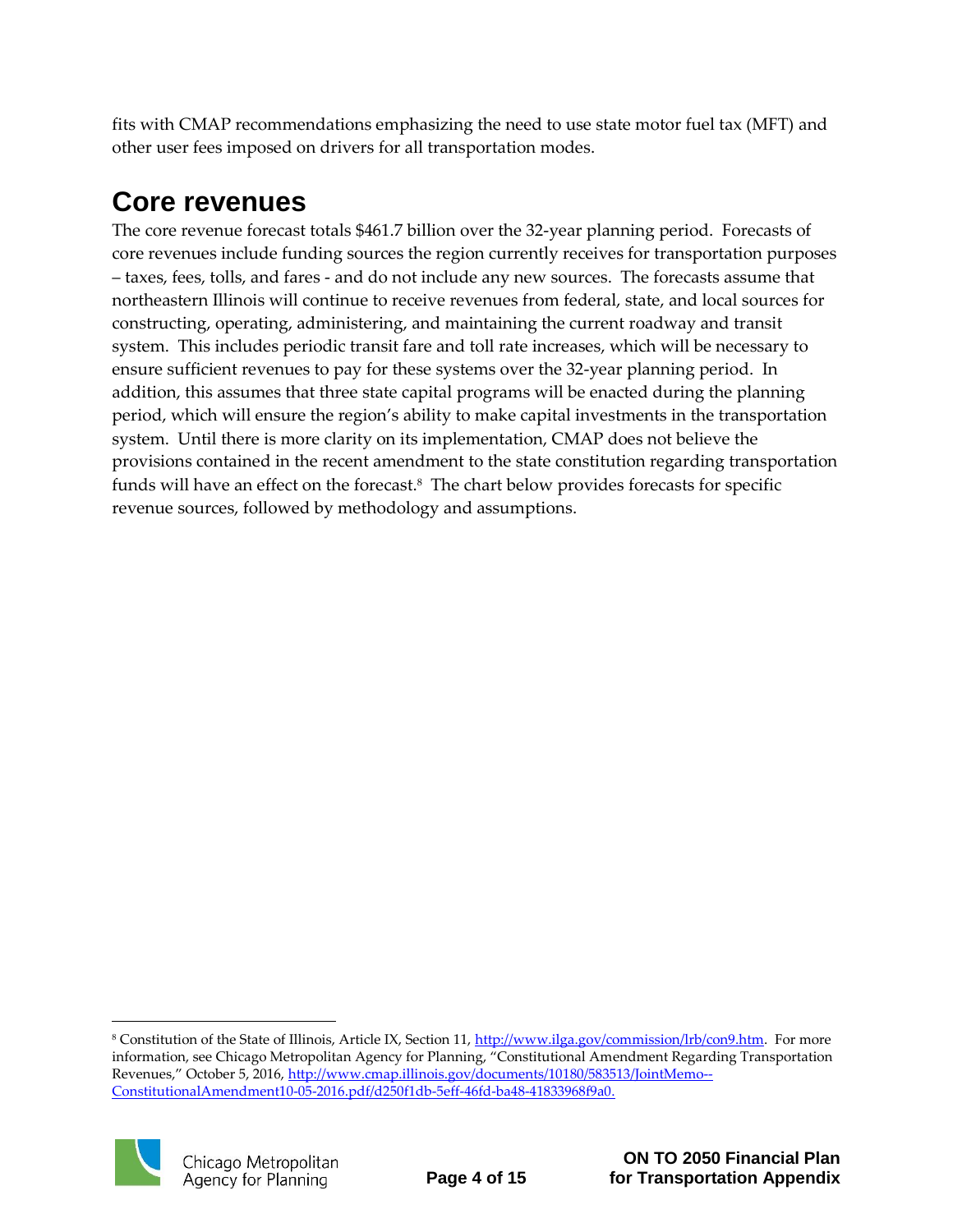

**Core revenue forecast, 2019-50, in year of expenditure dollars**

### *Locally programmed federal revenue - \$12.2 billion*

These funds represent the annual federal apportionment that is passed to the Chicago region for programming. This includes the federal fund sources of CMAQ, Transportation Alternatives Program-Local, Surface Transportation Program-Local, and Surface Transportation Program-Counties.<sup>9</sup> Revenues were assumed to grow 2.25 percent annually, commensurate with growth

<sup>9</sup> For more information on these programs, se[e http://www.cmap.illinois.gov/mobility/strategic-investment/regional](http://www.cmap.illinois.gov/mobility/strategic-investment/regional-transportation-programs)[transportation-programs.](http://www.cmap.illinois.gov/mobility/strategic-investment/regional-transportation-programs)



1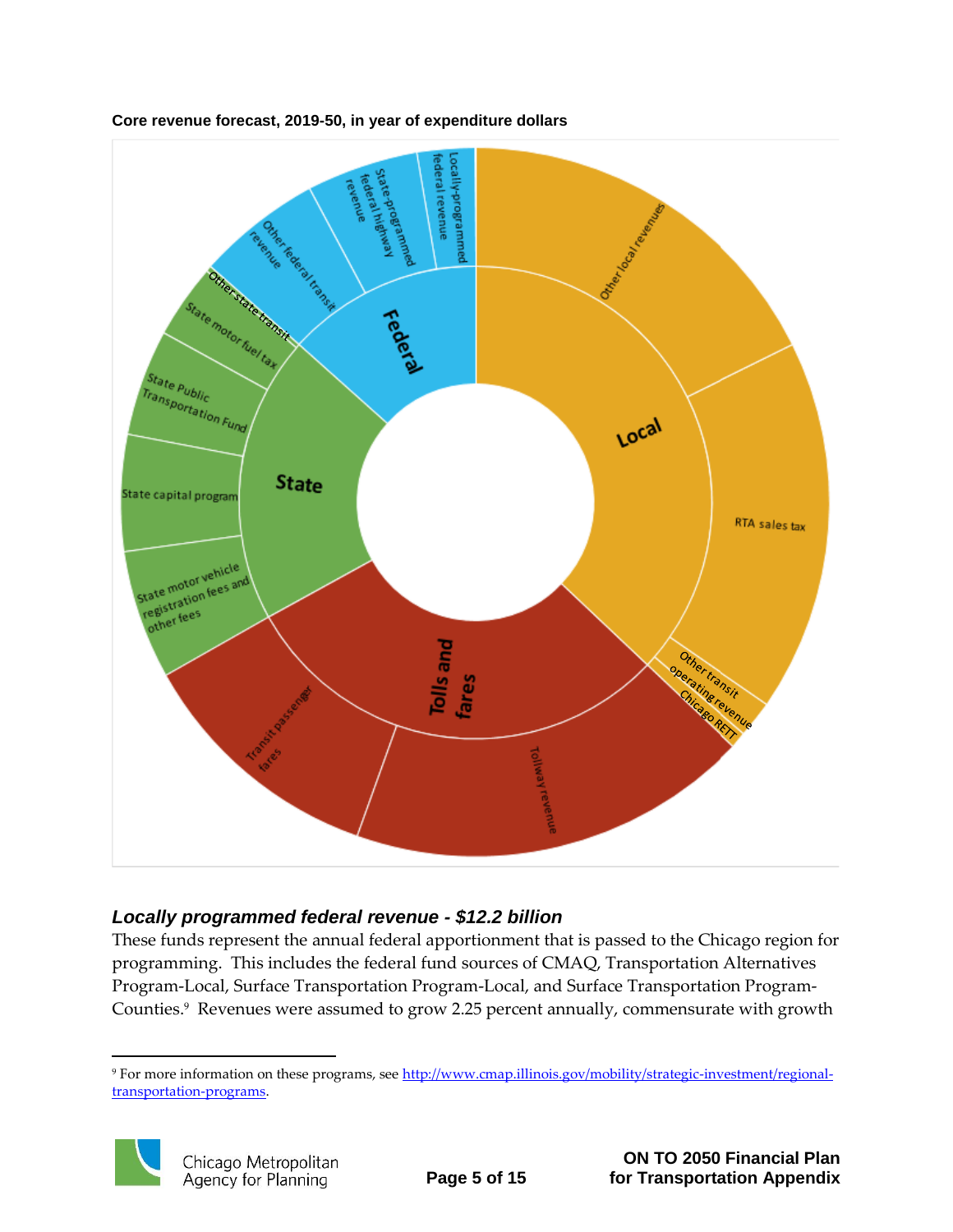in the economy. The Congressional Budget Office projects that non-farm business sector Gross Domestic Product will grow 2.25 percent annually between 2019-26.

### *Other federal transit revenue - \$26.2 billion*

Forecasted revenues include New Starts, bus and bus facilities, State of Good Repair, and Urbanized Area Formula Grant programs, as well as other federal transit grants.<sup>10</sup> Revenue estimates through 2021 are based on the draft FFY2017-21 State/Regional Resources Table.<sup>11</sup> After 2021, revenues are forecast to grow at a rate of 2.25 percent annually, commensurate with growth in the economy. The Congressional Budget Office projects that non-farm business sector Gross Domestic Product will grow 2.25 percent annually between 2019-26.

### *State-programmed federal highway revenue - \$23.5 billion*

These funds represent the annual federal apportionment programmed by the State of Illinois. This includes the federal fund sources of National Highway Performance Program, Surface Transportation Program, National Highway Freight Program, Highway Safety Improvement Program, Transportation Alternatives Program, and Recreational Trails.<sup>12</sup> Revenues were assumed to grow 2.25 percent annually, commensurate with growth in the economy. The Congressional Budget Office projects that non-farm business sector Gross Domestic Product will grow 2.25 percent annually between 2019-26. Forty-five percent of the statewide total annual apportionment was assumed to go to northeastern Illinois.

### *State motor fuel tax - \$15.6 billion*

The current MFT rate is 19 cents per gallon (21.5 cents per gallon of diesel). These funds include the portion of state motor fuel tax revenue retained by the Illinois Department of Transportation (IDOT) for the Road Fund and State Construction Account. After accounting for various statutory deductions, the region is assumed to receive 45 percent of these revenues for the purposes of funding state road construction and maintenance projects, estimated to total \$6.8 billion between 2019-50. This forecast also includes statutory disbursements to counties, townships, and municipalities, forecasted to total \$8.8 billion. Statutorily, Cook County receives a 16.74 percent share, and the remaining county share is based on motor vehicle registration fees received. Township share is based on share of mileage of township roads, and municipal share is based on population.

CMAP forecasted annual vehicle miles traveled (AVMT) and average miles per gallon (MPG) to estimate revenue. To forecast AVMT, CMAP used actual statewide AVMT data for passenger vehicles (1996-2015) and for all other vehicles (2009-15) to calculate linear trendlines for AVMT.

<sup>&</sup>lt;sup>12</sup> For more information on Federal Highway Administration programs, see [https://www.fhwa.dot.gov/specialfunding.](https://www.fhwa.dot.gov/specialfunding) 



1

<sup>&</sup>lt;sup>10</sup> For more information on Federal Transit Administration programs, se[e https://www.transit.dot.gov/grants.](https://www.transit.dot.gov/grants)

<sup>&</sup>lt;sup>11</sup> Chicago Metropolitan Agency for Planning, FFY2017-21 State/Regional Resources Table, November 2016, [http://www.cmap.illinois.gov/documents/10180/595578/Federal\\_Fiscal\\_Resource\\_TableFFY17.pdf/5a41df2c-0119-](http://www.cmap.illinois.gov/documents/10180/595578/Federal_Fiscal_Resource_TableFFY17.pdf/5a41df2c-0119-41e7-ab3a-443a39320f6a) [41e7-ab3a-443a39320f6a.](http://www.cmap.illinois.gov/documents/10180/595578/Federal_Fiscal_Resource_TableFFY17.pdf/5a41df2c-0119-41e7-ab3a-443a39320f6a)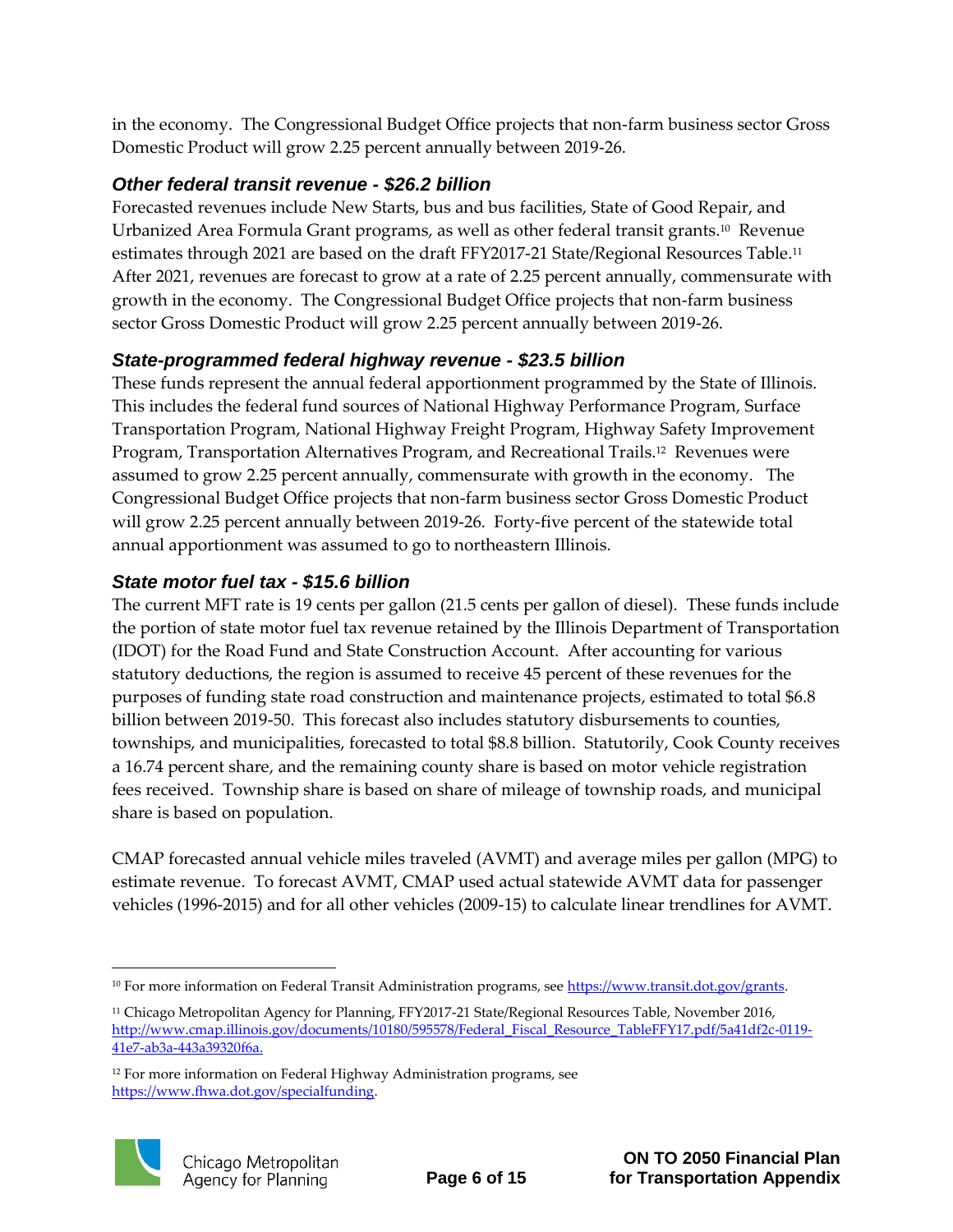Average annual percent change in AVMT between 2019-50 was 0.3 percent for passenger vehicles and 0.9 percent for other vehicles.

For passenger vehicle MPG estimates over the planning horizon, CMAP created estimates based on National Highway Traffic Safety Administration (NHTSA) rules for Corporate Average Fuel Economy (CAFE) standards, estimated standards for 1978 through 2025 model years for cars and light trucks, and information about vehicle fleet from the Federal Highway Administration's 2009 National Household Travel Survey. CMAP estimates that vehicle fuel economy for passenger vehicles statewide will reach a fleetwide average of 36.7 MPG by 2050. While these CAFE standards are currently being reevaluated by the federal government, fuel economy across the entire vehicle fleet is still expected to increase with consumer choice, new technology, and adherence to standards promulgated by other states and countries. For nonpassenger vehicles, MPG was assumed to improve with NHTSA fuel efficiency standards for medium- and heavy-duty vehicles.

#### *State motor vehicle registration fees and other state fees - \$27.1 billion*

These revenues include annual vehicle registration fees, certificate of title fees, overweight fines, permit fees, and operator's license fees collected by the State that are deposited into the Road Fund and State Construction Account. Motor vehicle registration fee revenues to the Road Fund and State Construction Account were assumed to grow at a rate of approximately 1.3 percent annually. Other types of fees in this category were forecast to grow approximately 1.8 percent annually. The region is assumed to receive 45 percent of these revenues for the purposes of funding state road construction and maintenance projects. Fee rate increases were not assumed here, as they would likely be accounted for in future state capital programs.

### *State capital program - \$24.6 billion*

State capital programs are typically funded with a variety of revenue increases, including fee increases on sources like vehicle registration and certificate of title. It is assumed that the state will enact a capital program three times during the planning period, in ten year intervals. Funding levels were assumed to grow 2.5 percent annually, with Illinois Jobs Now! funding levels assumed as the baseline.

### *Tollway revenue - \$84.8 billion*

This forecast includes toll revenues forecasted to be collected on the 294-mile system, as well as other operating revenues. The current toll rate structure went into effect in 2012. As of 2018, the commercial rate will be adjusted annually for inflation. Toll revenue projections were derived from estimates prepared for the Illinois Tollway by CDM Smith in May 2016. The projection assumed that the annual adjustment in commercial toll rates beginning in 2017 would be 2 percent annually. CMAP also included an assumption of two passenger toll rate adjustments throughout the planning period. Other operational revenues, such as concessions and miscellaneous income, were forecast to grow at a compound rate of 2 percent annually.

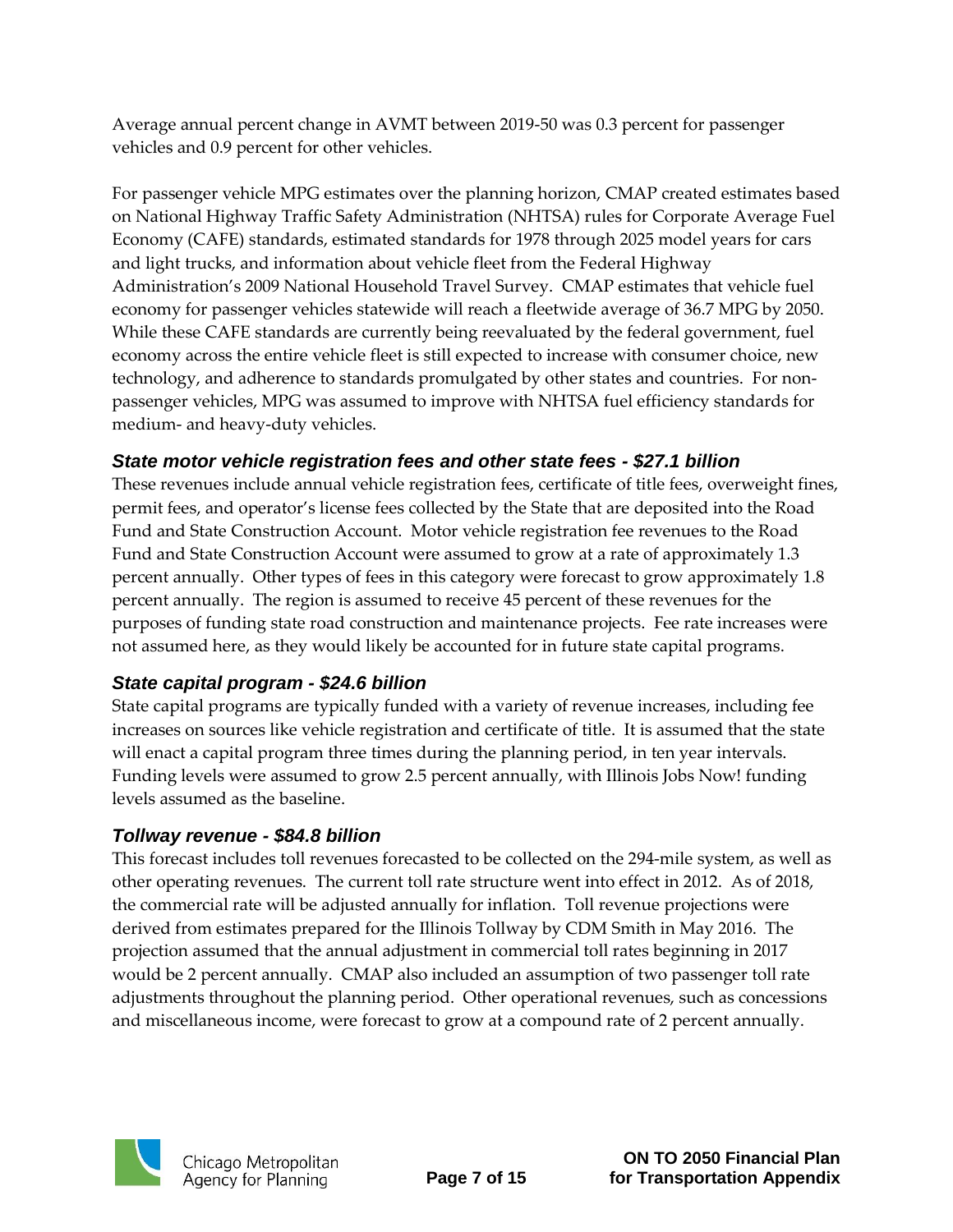### *State Public Transportation Fund - \$22.2 billion*

These funds represent state matching funds for transit, which are equal to 30 percent of Regional Transportation Authority (RTA) sales tax and real estate transfer tax revenues. The forecast equals 30 percent of forecasted RTA sales tax and real estate transfer tax estimates.

#### *Other state transit - \$1.4 billion*

The State has provided \$8.5 million annually to support Pace Americans with Disabilities Act (ADA) Paratransit service since 2010. The State also provides reduced fare reimbursements to the service boards. Both reduced fare reimbursements and ADA support are forecast to remain flat for the duration of the planning period.

### *RTA sales tax - \$78.4 billion*

The RTA sales tax is equivalent to 1.25 percent of sales in Cook County (including the RTA sales tax and the RTA's share of the state sales tax) and 0.75 percent of sales in DuPage, Kane, Lake, McHenry, and Will counties. The RTA receives two-thirds of the collar county revenues. RTA sales tax revenues are assumed to grow 3 percent annually throughout the planning period.

A third of collar county revenues generated from the RTA sales tax are returned to DuPage, Kane, Lake, McHenry, and Will counties to be used for roads, transit, and public safety. These are the Collar County Transportation Empowerment Funds, totaling \$7.9 billion. Growth in revenues generated for the collar counties are based on projected population growth combined with inflationary assumptions. During the planning period, annual growth averages 3.0 percent.

### *Chicago real estate transfer tax (RETT) - \$3.4 billion*

The \$1.50 per \$500 of value of the City of Chicago's RETT is transferred to the Chicago Transit Authority (CTA). Revenues were forecast to grow at an average annual rate of 2.1 percent annually.

### *Transit passenger fares - \$53.0 billion*

This includes passenger fares for the CTA, Metra, Pace, and Pace ADA. The forecast was provided by the RTA. Revenues were forecast to grow at an average rate of 2.9 percent annually. This assumes average annual ridership growth of 1.1 percent and the remaining growth is assumed to come from periodic fare increases.

### *Other transit operating revenue - \$7.8 billion*

This includes other revenues for the RTA, CTA, Metra, Pace, and Pace ADA such as advertising revenue, investment income, and Medicaid reimbursements. These revenues are assumed grow at a rate of 2.7 percent annually, based on assumed rates of growth in system revenue and ridership.

### *Other local revenues - \$81.5 billion*

These are funding sources used for transportation purposes by counties, townships, and municipalities, such as property tax revenue, sales tax revenue, local motor fuel taxes and impact fees. Revenues were calculated for municipalities and townships using 2012 U.S.

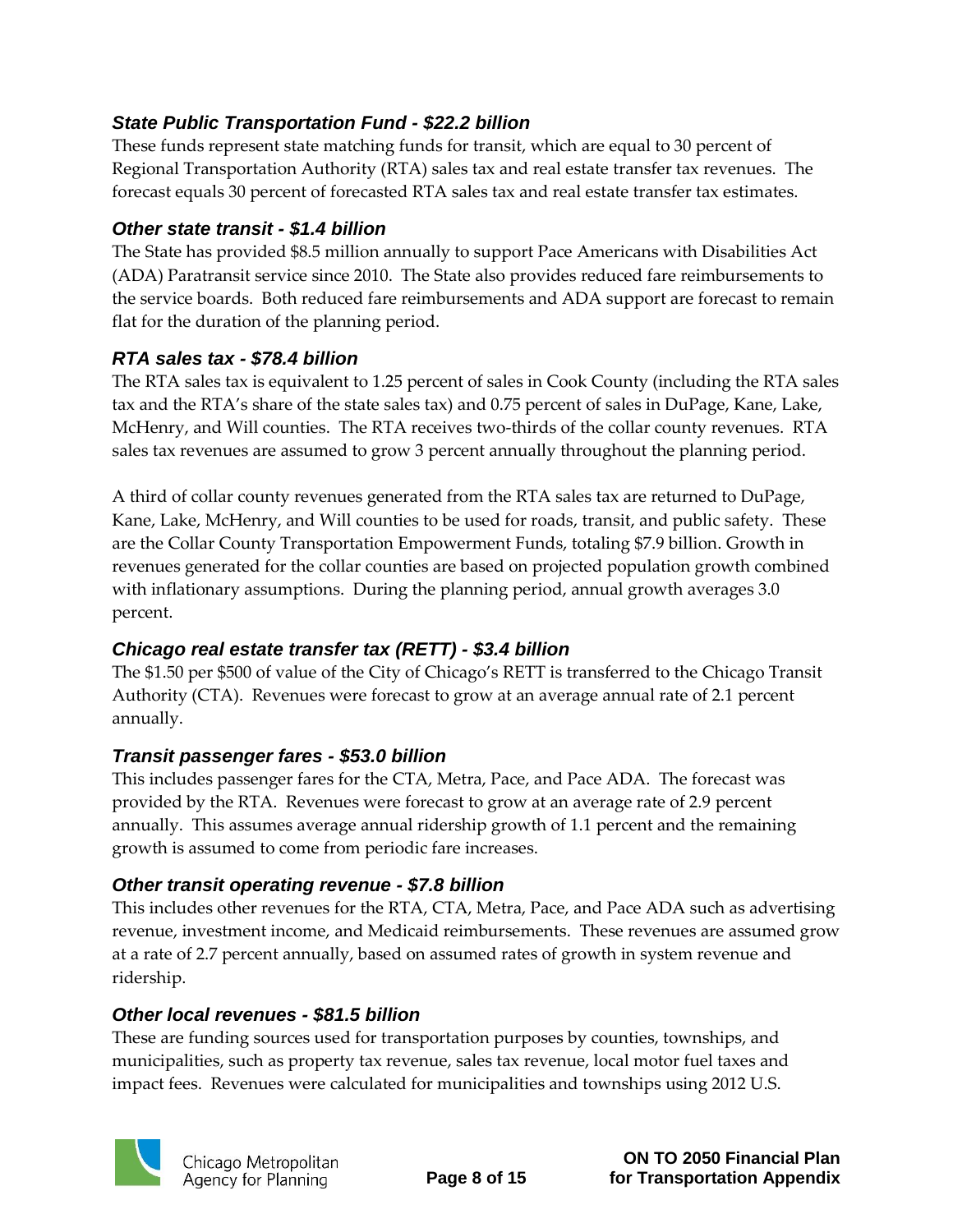Census of Governments data. County revenues were obtained from recent county budget documents. Revenues were adjusted to the current year using the change in the Consumer Price Index and population growth. To forecast to 2050, growth rates for CMAP population forecasts were added to an annual 2.5 percent inflationary adjustment. Average annual growth regionwide was 3.1 percent.

County MFTs for DuPage, Kane, and McHenry were forecast separately using the same methodology for the state MFT, although baseline fuel economy was derived separately for each county, and AVMT growth was calculated using growth rates in AVMT for each county for each air quality conformity analysis year.

### <span id="page-10-0"></span>**Reasonably expected revenues**

Given the substantial deficit between core revenues and expenditures, new and increased revenues must be implemented to ensure the future viability of the region's transportation system. Federal guidance permits the inclusion of new sources of revenue that can be reasonably expected to be made available to carry out the transportation plan. ON TO 2050 proposes a total of \$56 billion across five reasonably expected revenues that represent policy changes that would require actions at the state and local levels. Recent experience both within the region and across the country suggests that all five revenue sources could be reasonably expected to be implemented over the planning horizon. The [Mobility chapter of ON TO 2050](https://www.cmap.illinois.gov/2050/draft/mobility) contains more detail on these policy recommendations, and the following describes the methodology behind the forecast.

Other new funding sources, like congestion pricing, tolling, and value capture, or financing approaches like public private partnerships, are specific to particular projects. Building on recent advancements in funding within the state and region, advancement of value capture and tolling in particular offer potential for specific projects and corridors. Therefore, in the financial plan, they will be used to offset the cost of specific Regionally Significant Projects (RSPs), rather than being included as reasonably expected revenue.

### *Increase state MFT and replace with a road usage charge - \$31 billion*

Northeastern Illinois would receive increased revenues resulting from an initial state motor fuel tax rate increase, followed by the implementation of a per mile road usage charge to replace the state motor fuel tax. The financial plan recommends a 15 cent increase in the motor fuel tax rate in the first three years of the planning period, as well as indexing that rate to an inflationary measure. An annual growth rate of 2.5 percent was used for the purposes of this forecast.

The plan also recommends implementation of a road usage charge in approximately 2025 at a rate of 2 cents per mile. The rate would be indexed to an inflationary measure, assumed to be 2.5 percent annually for the purposes of this forecast. The forecast assumes that funds would flow to northeastern Illinois in the same manner as the state MFT current does.

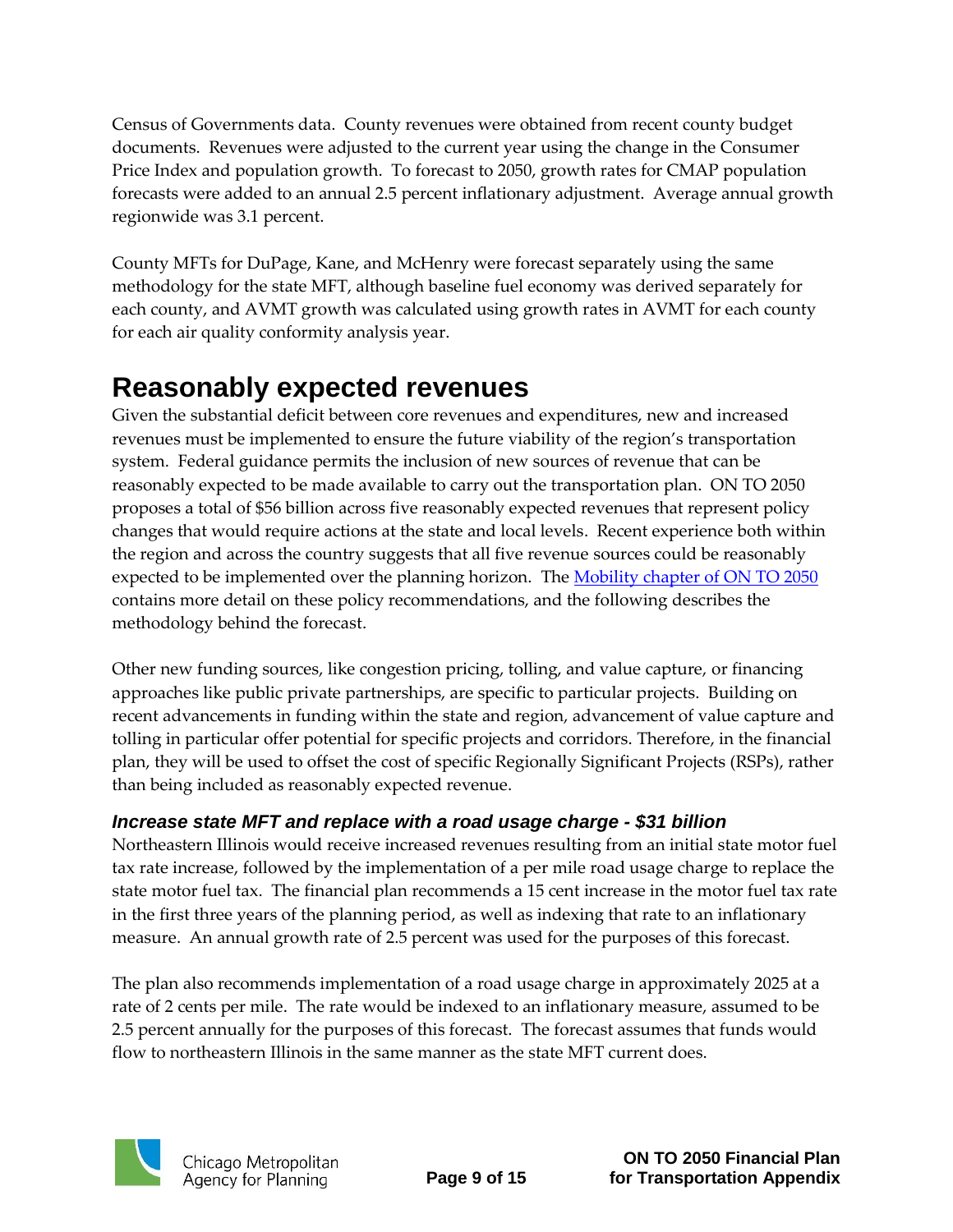### *Expand the sales tax base to additional services - \$11 billion*

Expansion of the sales tax to additional services would result in additional RTA sales tax revenues, as well as state sales tax disbursements to the RTA. The forecast assumes that additional consumer services would be added to the sales tax base in approximately 2021, resulting in a 15 percent increase in the base. Revenues are assumed to grow at a rate of 3.2 percent annually, which is the average annual growth rate for personal consumption expenditures in Illinois for certain consumer services between 2006-15. The forecast assumes no additional Public Transportation Fund revenue. This forecast does not include revenues that would accrue to the state or other local jurisdictions due to a sales tax base expansion.

### *Federal cost of freight service fee - \$7 billion*

The federal government would impose a new cost of freight service (COFS) fee, with a portion of revenues allocated to the region. The forecast assumes that a COFS fee would be implemented as part of the next federal transportation bill in 2020. Estimates from the Eno Center for Transportation indicate that a fee of 0.3 percent assessed on the cost of freight shipments would raise \$2 billion nationwide in the first year. 13 The forecast assumes that the region's share of the federal revenue would total 8.1 percent, which is equivalent to half of its share of the nation's truck and rail freight traffic. It is assumed that allocations will grow at the same rate as other federal revenue in the forecast (2.25 percent).

### *Regional revenue source - \$5 billion*

Given limited state and federal funds, a regional revenue source could help match federal dollars, implement regional transportation priorities, or advance modernization initiatives. A regional revenue source, such as a 4 cent MFT or \$15 vehicle registration fee, would be imposed in the 7-county region in the first three years of the planning period. Any flat rates would be indexed to an inflationary measure, assumed to be 2.5 percent annually for the purposes of this forecast. Implementation should be pursued along with statewide transportation revenue reform.

### *Expansion of priced parking - \$2 billion*

Municipalities in the region would increase the number of priced parking spots in the region throughout the planning period. Pricing of unpriced parking spots would be phased in annually, starting with 550 spaces in the first year. The number of priced spaces would accelerate as the concept gained popularity. Prices and rate structures would vary by location, and it was assumed that the regional average would total \$4 per day, with inflationary rate increases of 2.5 percent annually for the purposes of this forecast. Given the local nature of parking pricing, these revenues would help implement local priorities.

<sup>&</sup>lt;sup>13</sup> Eno Center for Transportation, "Delivering the Goods: Recommendations for Funding a Federal Freight Program," May 2016, [https://www.enotrans.org/wp-content/uploads/2016/05/DeliveringTheGoods.pdf?x43122.](https://www.enotrans.org/wp-content/uploads/2016/05/DeliveringTheGoods.pdf?x43122)



1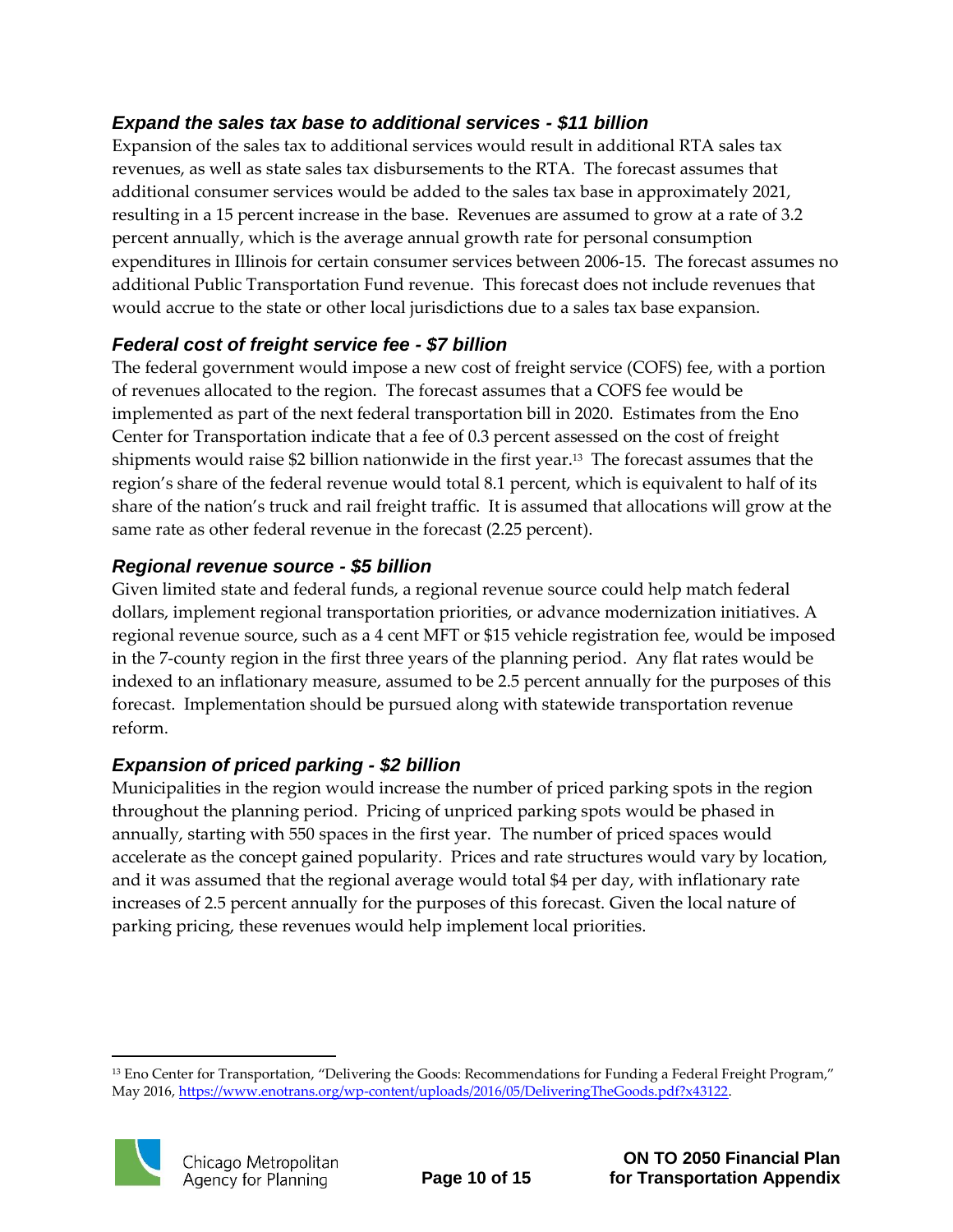## <span id="page-12-0"></span>**Expenditures**

The financial plan for transportation prioritizes how to invest available revenues by allocating planned expenditures into different categories. These categories account for funding for administering, operating, maintaining, improving, enhancing, and expanding northeastern Illinois' transportation system. The following section provides an overview of these categories.



**ON TO 2050 expenditure allocations, 2019-50, in year of expenditure dollars**



Chicago Metropolitan<br>Agency for Planning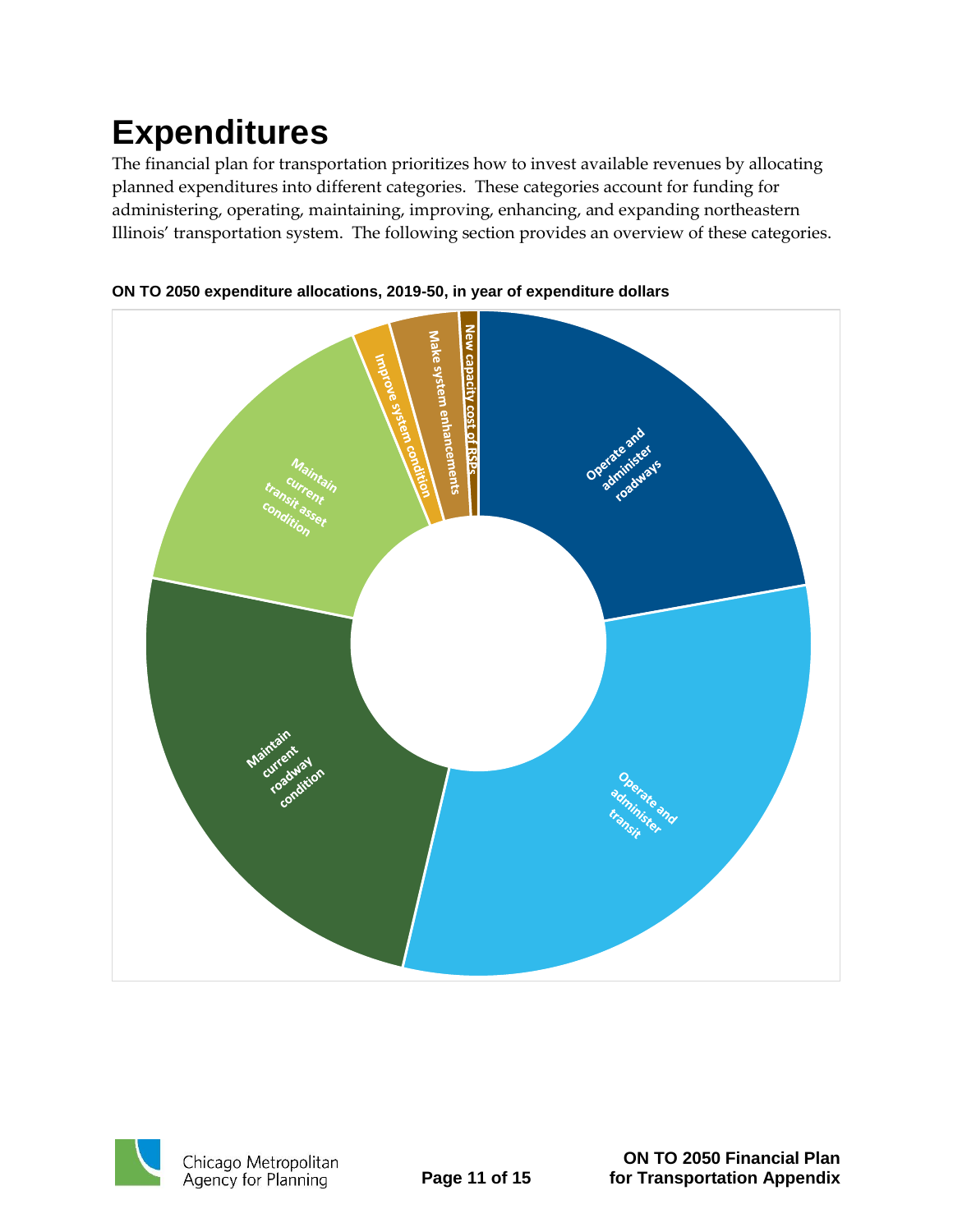### <span id="page-13-0"></span>**Operations and administration**

This category includes the cost of administering, operating, and servicing debt for the region's existing roadway and transit system. This assumes no operational enhancements, but the continued operation of the existing system. This includes employee costs, rent, utilities, noncapital repairs, fuel, debt service, as well as other costs needed to administer daily operations of the transportation system.

### *Roadway expenditures - \$114.9 billion*

The forecast consists of operations and administrative costs for IDOT District 1, Illinois Tollway, counties, townships, and municipalities, including Tollway debt service and state debt service for Series A bonds. Illinois Tollway and IDOT District 1 operating and administrative expenditures were forecasted using a linear trendline based on the most recent 15 years of available data. During the planning period, annual growth averaged 2.0 percent for IDOT District 1 and 2.2 percent for the Illinois Tollway. Tollway interest payments were forecast on a linear trendline using 2011-15 data, and growth averaged 2.9 percent annually during the planning period. Series A bond payments were forecast to grow 2.0 percent annually during the planning period, and it was assumed that 45 percent of these costs were attributable to the region.

2017 county budget documents provided baseline county expenditures. Municipal and township expenditures were estimated from the local highway operations expenditures reported to the 2012 Census of Governments, and adjusted to the current year based on inflation and population growth. County, township, and municipal expenditures were assumed to grow at an average rate of 2.4 percent annually during the planning period due to growth in inflation.

### *Transit expenditures - \$162.9 billion*

The forecast includes operating, administration, and debt service costs for the RTA, CTA, Metra, Pace, and Pace ADA. Operating and administrative expenditures were forecast to grow an average of 2.7 percent annually during the planning period. The interest portion of debt service payments were forecasted to grow an average of 2.4 percent annually during the planning period.

### <span id="page-13-1"></span>**Capital maintenance to maintain current asset conditions**

The forecast includes the cost of capital maintenance on the region's roadway and transit system based on maintaining current conditions. The most recent data available indicate that 76.5 percent of National Highway System roadways are of acceptable ride quality, 9.3 percent of bridges are in poor condition, and 68.4 percent of transit assets are in a state of good repair. The expenditure forecast is based on the investment needed to keep these conditions constant and not increase the backlog of facilities in fair or poor condition. These expenditure forecasts

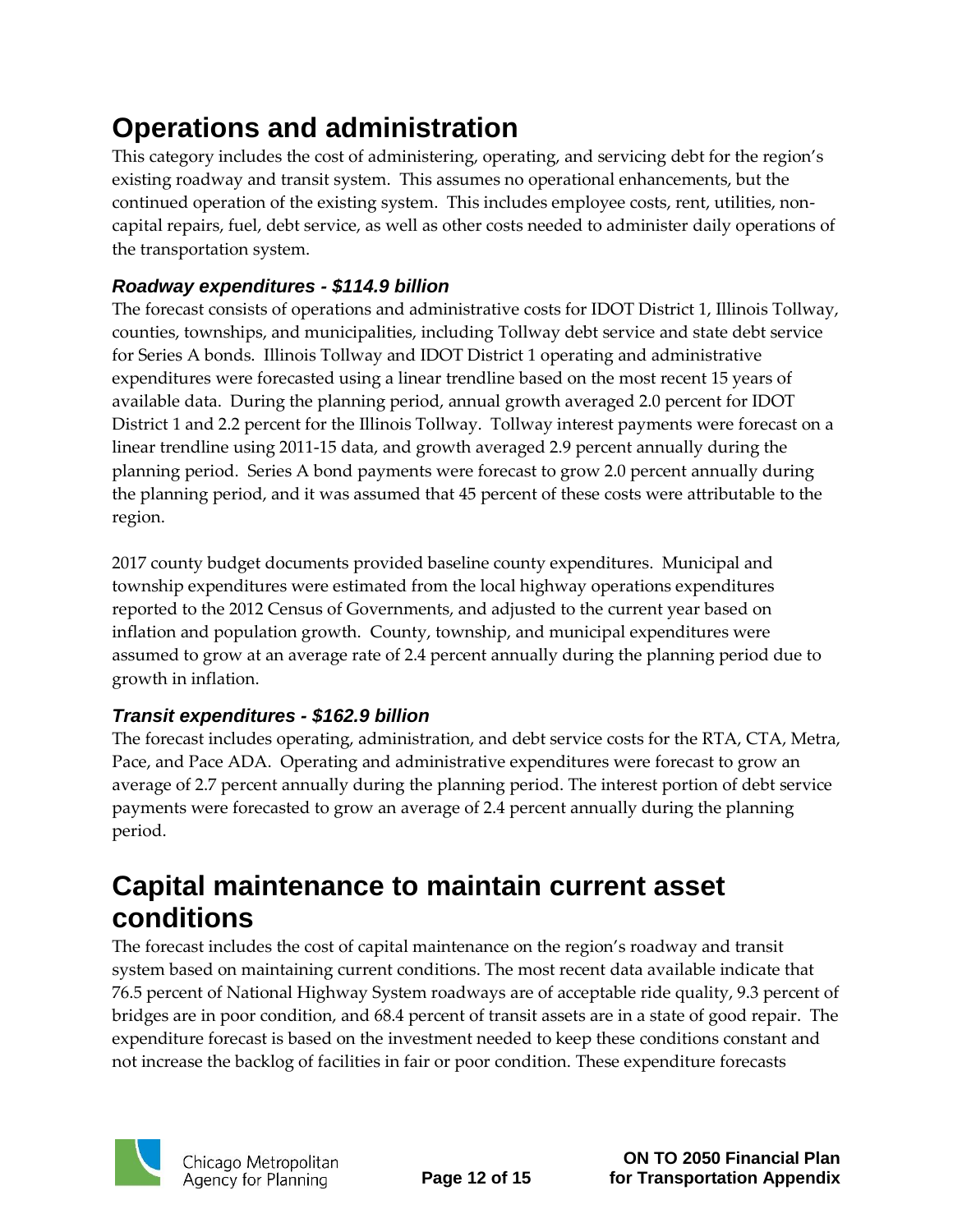include capital maintenance expenditures completed in tandem with RSPs but do not include any costs that would address a need for increased capacity on the transportation system.

Note that continuing current levels of investment will lead to worsening asset condition; maintaining current condition actually represents a significant increase in investment over current regional investment practices. For instance, with only current levels of funding available for transit maintenance, the system would significantly deteriorate, with just 41.9 percent of assets in a state of good repair at the end of the planning period.

Based on analysis and input from transportation agencies, staff inflated maintenance costs for year-of-expenditure using a 2.5 percent rate. Over the past 32 years, the average annual percent change in the U.S. Consumer Price Index was 2.6 percent, down from nearly 3 percent in the 26 years prior to the GO TO 2040 2014 update. FHWA's National Highway Construction Cost Index has been essentially flat since 2009, while Engineering News Record's national construction cost index has experienced average annual increases of just 2.7 percent over the past several years.

### *Roadway capital expenditures - \$126.8 billion*

Capital maintenance includes costs for expressways, arterials, collectors, and local roads. Various state, county, municipal, and township transportation departments provided feedback on modeling assumptions, unit costs, and lifecycle assumptions. Unit cost assumptions were assumed to increase 2.5 percent annually.

To estimate capital maintenance expenditures for the National Highway System (NHS),<sup>14</sup> staff used the Highway Economic Requirements System-State (HERS-ST) model, an optimization model that identifies projects based on deficiencies in the roadway network and selects the projects with the highest benefit given different constraints and objectives defined by the user. The model forecasts pavement condition using the current condition of roadways as well as factors such as truck volume. If the current or forecasted conditions meet a deficiency threshold of International Roughness Index less than 170, HERS-ST will identify potential improvements and calculate their benefit-cost ratios. The scenario used assumed that current pavement conditions would be maintained during the planning period. Upcoming IDOT and Illinois Tollway pavement improvement projects were accounted for in the model.

CMAP staff created a model to forecast capital maintenance expenditures for bridges, based on deterioration curves for Illinois from National Bridge Inventory data. The model considers the condition of the deck, substructure, and superstructure and if one or more components of the bridge is in fair or poor condition, it will trigger an improvement to the bridge. The scenario used assumed that current pavement conditions would be maintained during the planning period.

<sup>1</sup> <sup>14</sup> Chicago Metropolitan Agency for Planning, Congestion Management Networks, http://www.cmap.illinois.gov/mobility/roads/cmp#Congestion\_Management\_Networks.

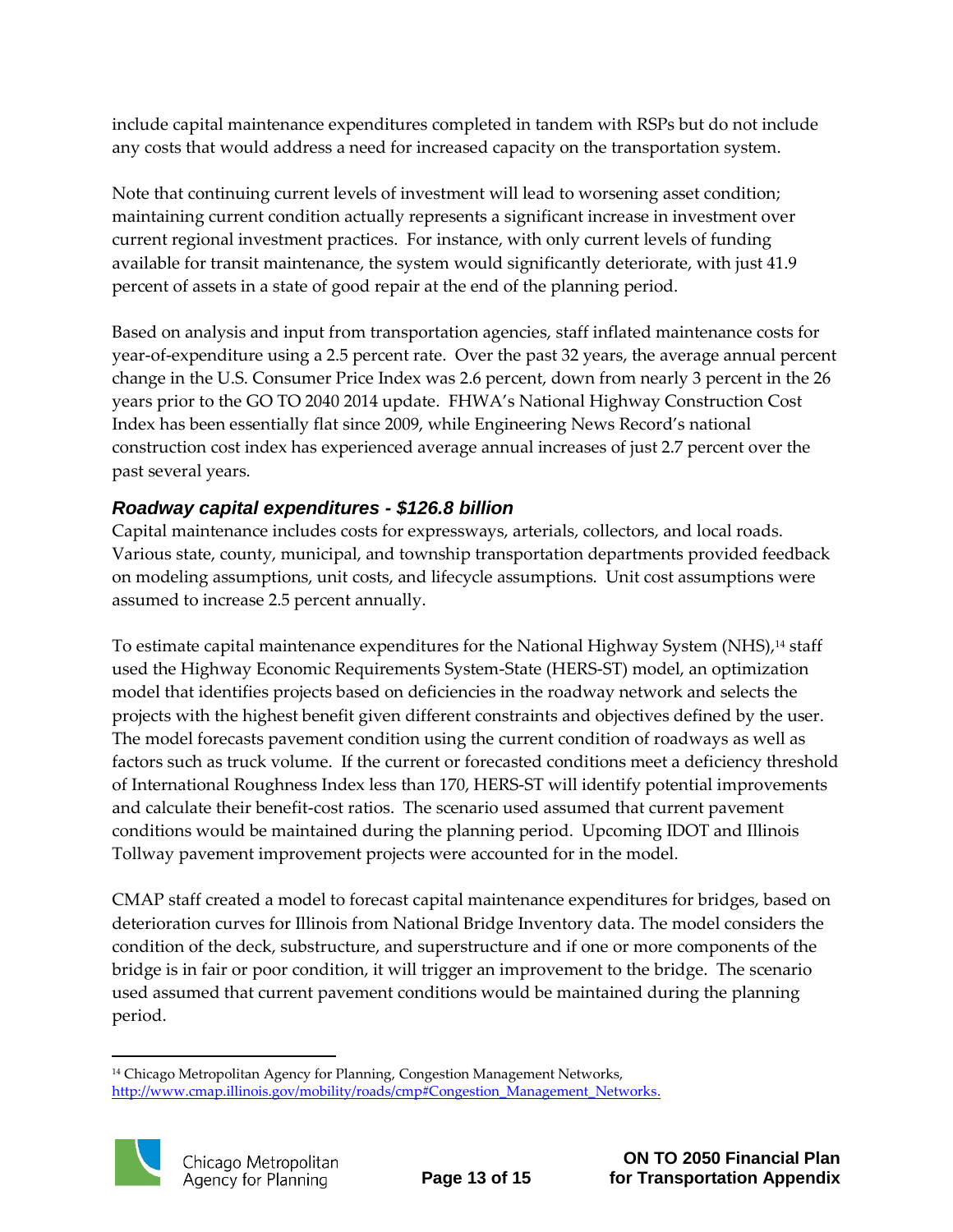Staff forecasted capital maintenance expenditures on other roadway assets, such as local roads and traffic signals, based on assumptions of the typical cycles with which roadway maintenance projects are performed today. These assumptions are then applied to the inventory of highway assets in the region.

### *Transit capital expenditures - \$81.4 billion*

This includes capital maintenance costs for the CTA, Metra, Pace, and Pace ADA. RTA's Capital Optimization Support Tool provided data to forecast asset condition and investment needs for a period of 2019-48, with extrapolation for the final two years of the planning period. The scenario assumed that the current condition of assets would be maintained across the planning period. Expenditures were inflated 2.5 percent annually.

### <span id="page-15-0"></span>**Improve system condition**

This category constrains investments to help achieve targets for various performance measures. Federal transportation law requires that short- and long-range transportation planning efforts incorporate performance measures for infrastructure condition, safety, and other topics. Based on the limits of available data and methodologies, this funding allocation incorporates pavement, bridge, and transit asset condition measures. ON TO 2050 allocates \$9.5 billion toward improving the condition of both transit assets and NHS roadways and bridges. These estimates use the same methodology as the capital maintenance expenditures. The following table provides an overview of how the financial plan allocates funds toward meeting system condition goals.

**Allocations toward meeting asset condition goals, 2019-50, in billions (year of expenditure dollars)**

| Transit assets from 68% to 73% in state of good repair | \$4.7 |
|--------------------------------------------------------|-------|
| NHS roadways from 24% to 10% in poor condition         | \$3.8 |
| NHS bridges from 8.7% to 6.5% in poor condition        | \$1.0 |
| Total allocation for improving system condition        | \$9.5 |

### <span id="page-15-1"></span>**System enhancements**

<span id="page-15-2"></span>This category includes capital and operational enhancements or improvements not already constrained under other categories. Examples include bicycle, pedestrian, and ADA improvements; highway management and operations, including intelligent transportation systems; expansions that do not meet the RSP definition; and intersection improvements. It is assumed that the \$17.6 billion constrained in this category is sufficient to reasonably provide for smaller improvements to the system.

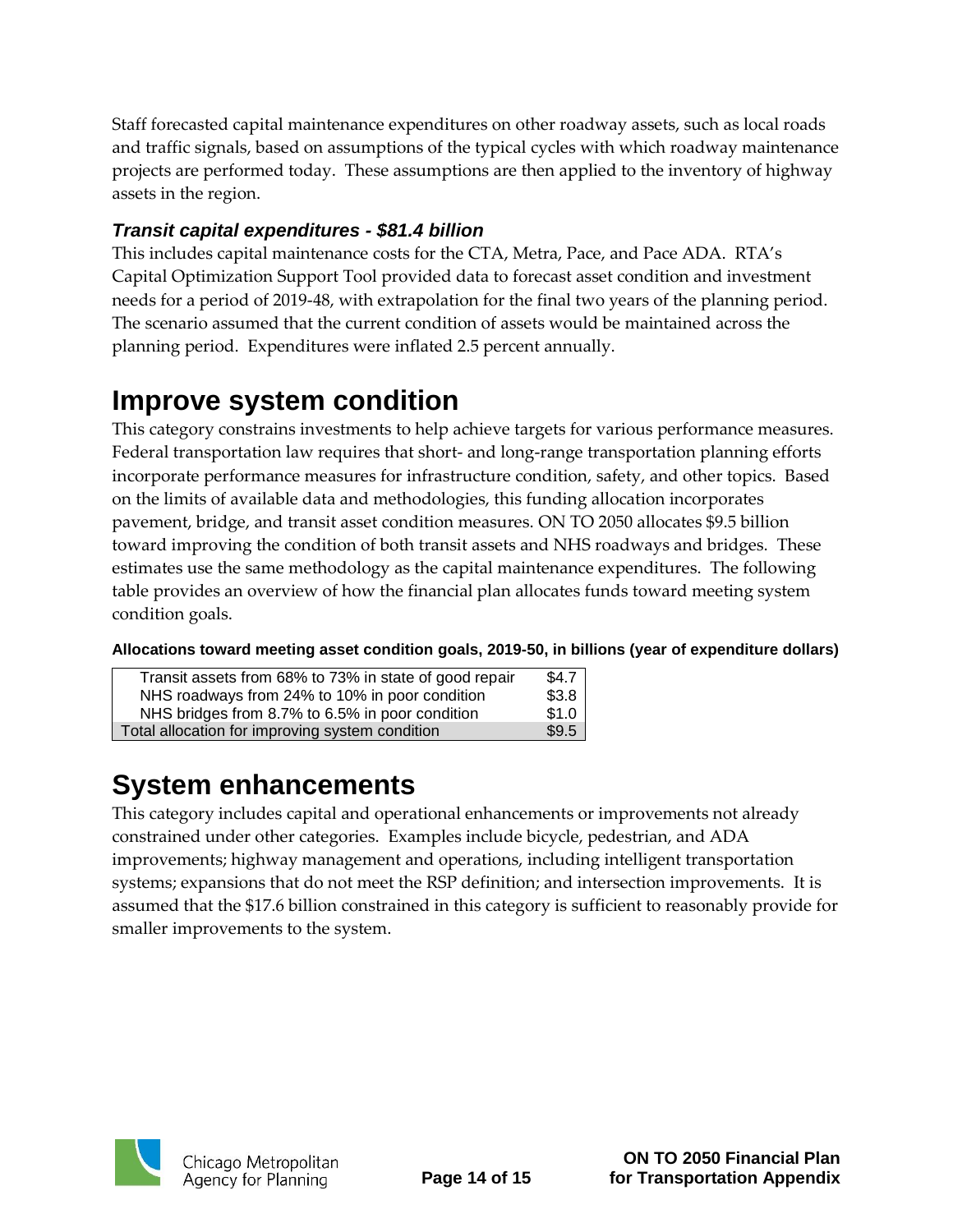## **Regionally significant projects**

To identify RSPs, CMAP solicited candidate projects from partner agencies as well as from the public, then undertook an extensive evaluation of the benefits of the projects, which is documented in the Project Benefits Report appendix. This category will constrain specific projects that meet one of the following criteria:

- 1) Costs at least \$100 million and either
	- a) changes capacity on the NHS or is a new expressway or principal arterial
	- b) changes capacity on transit services with some separate rights-of-way or shared right-ofway where transit has priority over other traffic
- 2) Costs at least \$250 million and improves the condition of a particular road or transit facility

The constrained RSPs total \$72.7 billion, which takes into account incremental operating costs (\$3.7 billion) and capital costs (\$18.7 billion for new capacity and \$50.3 billion for reconstruction elements) as well as anticipated cost inflation by the time the project is constructed and begins operation. Except for highway or transit extensions, most projects include reconstruction elements. The cost of maintaining existing infrastructure is accounted for in the operations and administration element of the financial forecast, meaning that the allocation for RSPs constrains the cost associated with new capacity.

ON TO 2050 acknowledges that tolling will be needed to defray the costs of rebuilding the expressway system and that value capture will be required to fund transit needs. The plan assumes that tolling would be implemented on the entire facility following most planned reconstruction projects, generating revenue to support \$14.6 billion in bond funds to offset project costs. Transit projects can also generate revenue that can be used to offset their costs. Transit Facility Improvement Areas – in which a form of value capture can be used to fund transit capital investments – are assumed to generate revenue to support \$2.97 billion in bond funds to offset transit project costs. The amount constrained for new capacity after taking tolling and value capture into account totals \$4.8 billion.